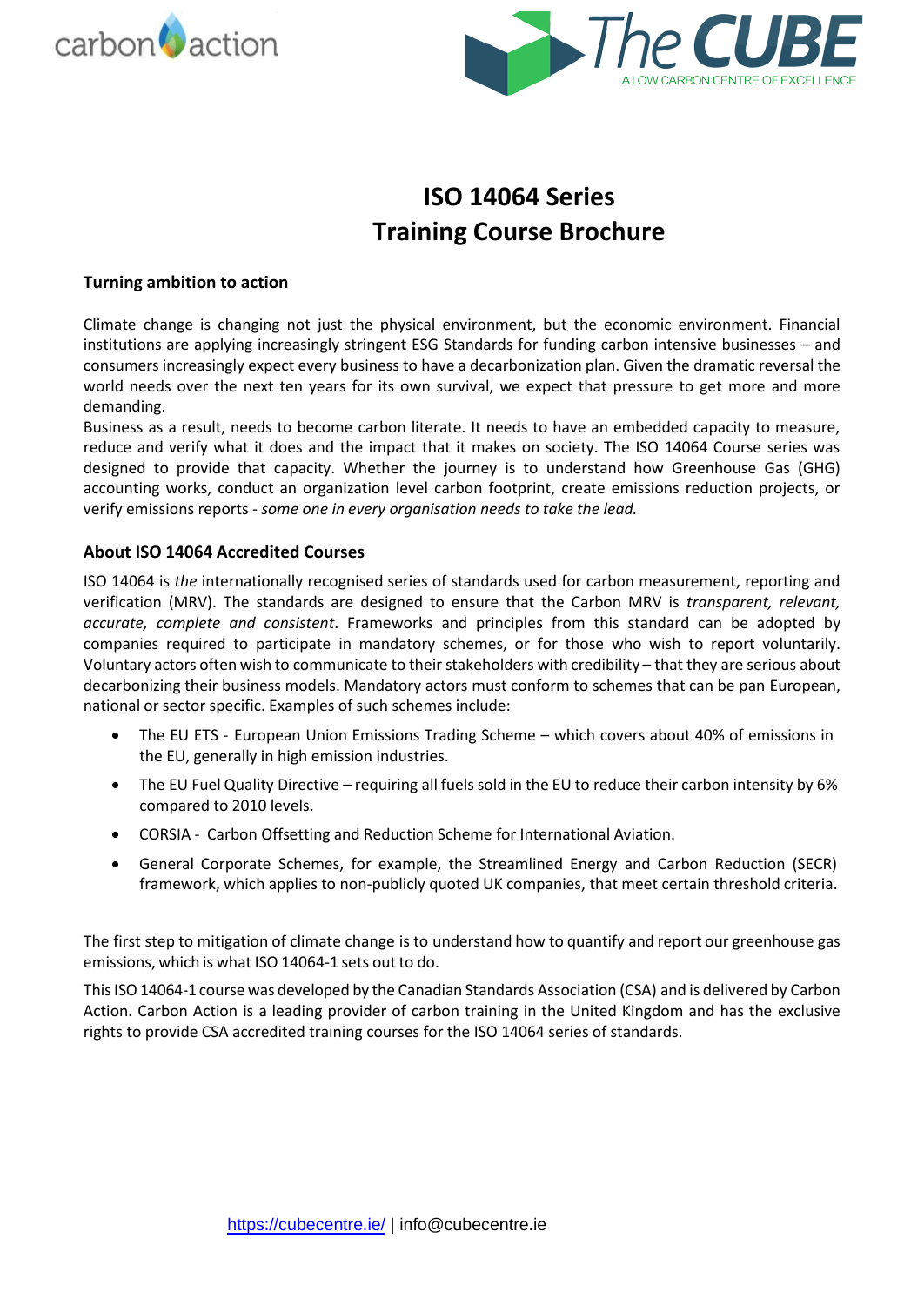



# **Upcoming Course Schedules:**

The ISO 14064 Series includes three separate courses: courses consist of the following modules:

| ISO 14064-1: | Quantification and Reporting of Greenhouse Gas Emissions for Organizations                                                                                       |  |
|--------------|------------------------------------------------------------------------------------------------------------------------------------------------------------------|--|
| ISO 14064-2: | Specification with guidance at the project level for quantification,<br>monitoring and reporting of greenhouse gas emission reductions or<br>removal enhancement |  |
| ISO 14064-3: | Verification and Validation of Greenhouse Gas Statements                                                                                                         |  |

The courses are delivered by instructor led webinar in four-hour modules. The courses are workshop orientated with emphasis on classroom discussion and practical exercises. The courses do require some pre work and there is an online exam to be taken after the course, in the student's own time. Successful completion of the course and exam allows the student to download their certificate, which is issued by the CSA. Course fees include tuition, training materials, a copy of the relevant ISO Standard and all exam and licensing fees due to the accrediting body.

# Upcoming Courses:

The current course schedule is as follows:

|                    | ISO 14064-1:2018                                                                                 | ISO 14064-2:2019                                    | ISO 14064-3:2019                                                                                   |
|--------------------|--------------------------------------------------------------------------------------------------|-----------------------------------------------------|----------------------------------------------------------------------------------------------------|
| <b>Dates</b>       | 23-25 June 2021<br>$7 AM - 11 AM$<br>(UK Time)<br>15-17 September<br>$7 AM - 11 AM$<br>(UK Time) | 28-30 September 2021<br>$7 AM - 11 AM$<br>(UK Time) | 18,19,20,21 May 2021<br>$7 AM - 11 AM$<br>(UK Time)<br>5-8 Oct 2021<br>$7 AM - 11 AM$<br>(UK Time) |
| <b>Duration</b>    | 12 hours<br>(3 sessions x 4 hours)                                                               | 12 hours<br>(3 sessions x 4 hours)                  | 16 hours<br>(4 sessions x 4 hours)                                                                 |
| <b>Course Fees</b> | £995                                                                                             | £995                                                | £1495                                                                                              |

Course agendas for each course follow below.

# *About Carbon Action*

Carbon Action is the Strategic Alliance Partner of the Canadian Standards Association (CSA). The CSA administers the International Secretariat of ISO/TC207/SC7 on GHG Management. This committee is responsible for ISO 14064 standards and the CSA's role and leadership are fundamental to ensure that these standards are up to date and meet stakeholder needs. Carbon Action is a technical expert on ISO/TC207/SC7 and has provided support to many GHG programmes in Asia, Africa, Europe and Middle East.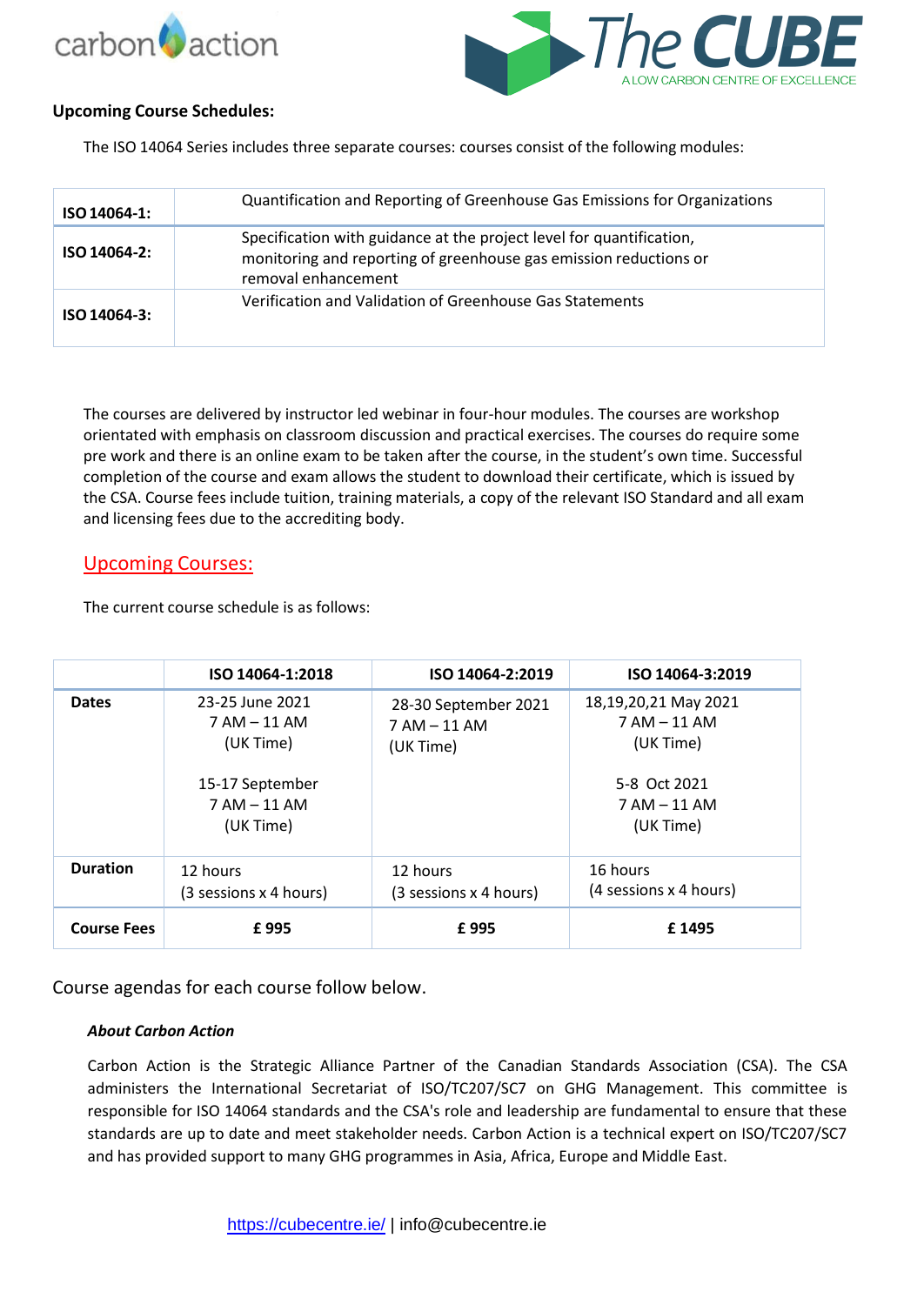

**Overview ISO 14064-1: 2018** *Specification with guidance at the organization level for quantification and reporting of greenhouse gas emissions and removals*.

#### **Prerequisites:**

None

#### **Course Description**

This document specifies principles and requirements at the organization level for the quantification and reporting of greenhouse gas (GHG) emissions and removals. It includes requirements for the design, development, management, reporting and verification of an organization's GHG inventory. The ISO 14064 series is GHG programme neutral. If a GHG programme is applicable, requirements of that GHG programme are additional to the requirements of the ISO 14064 series.

# **Course Agenda:**

Greenhouse Gas Inventories & Measuring Carbon Footprint is one course, taken in three sections:

Section 1: **Foundational Information** (self-paced, e Learning) \*must be completed prior to starting the Section 2 virtual training\*

- Climate Change
- **Basic GHG Definitions and Concepts**
- Purpose and Benefits of ISO 14064-1:18

Section 2: **Apply the Standard** (instructor-led, virtual, 3 x 4 hour sessions)

- GHG inventories
- GHG accounting and reporting principles
- Preliminary planning and base year
- Quantification of GHG emissions and removals
- Tools for emissions calculations
- GHG management handbook
- GHG information management system

Section 3: **Quiz** (online)

- You will receive a link to take the comprehensive quiz.
- You earn a Certificate of Course Completion once you complete all three sections of the 14064- 1:2018 training.

#### **Objectives**

- Describe definitions in and requirements of ISO 14064-1
- Identify concepts related to ISO 14064-1

• Explain framework and importance of design and development for verifiable GHG Inventory systems and procedures

• Describe framework and importance of a GHG management handbook and GHG Information Management System (IMS)

• Summarize tools, methods and good practice guidance related to GHG protocol for corporate accounting

• Recap tools, methods and good practice to develop inventory requirements of ISO 14064-1

# **Who should attend?**

- Accountants & Financial Professional in GHG
- **Auditors**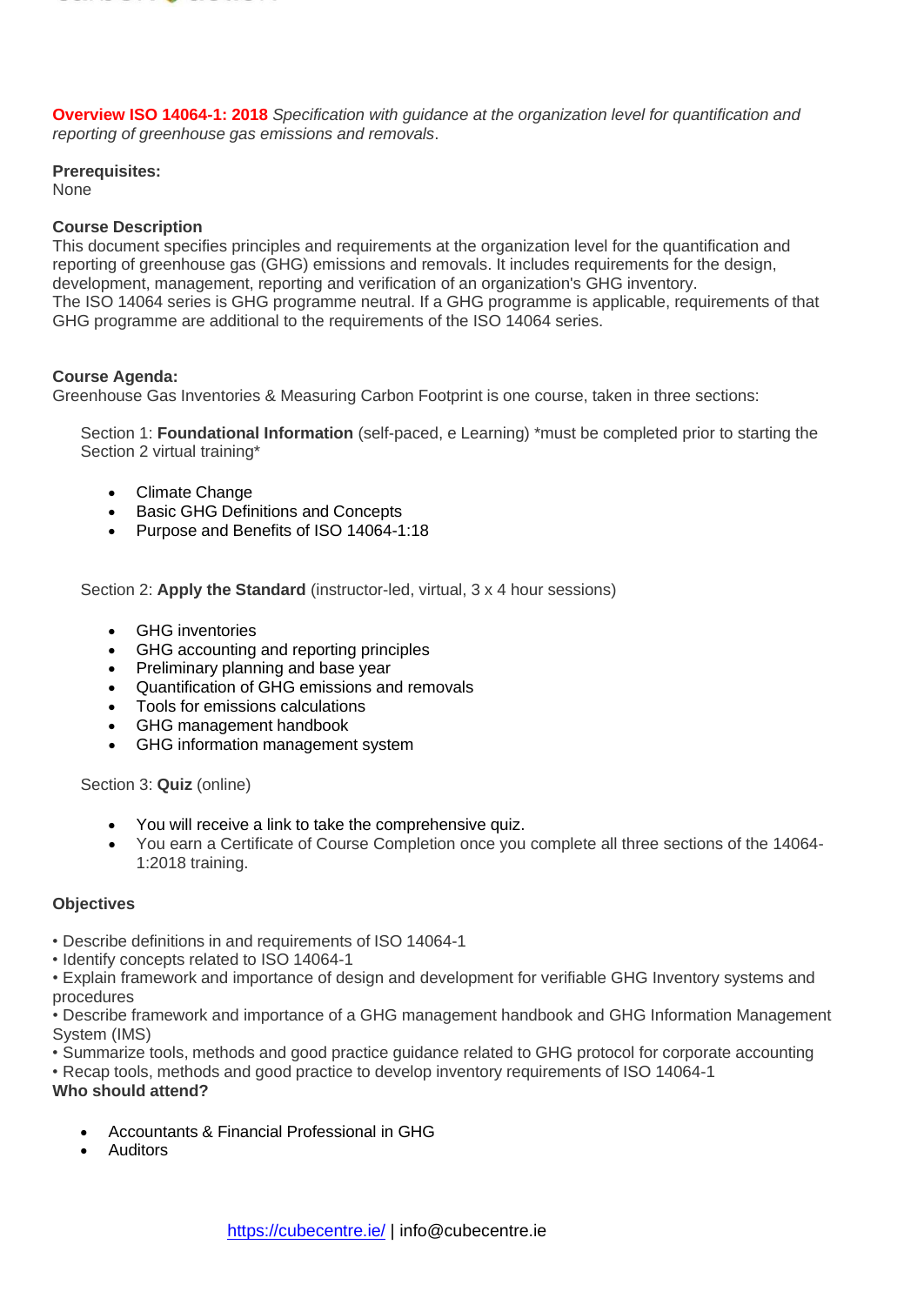

- Consultants
- Design Architects/Environmental Engineers
- GHG Inventory Developers/Inventory Quantifiers
- GHG Auditors/Verifiers.
- Public Finance Institution (PFI) practitioners.
- Impact investors.
- Government Regulators, Public workers, Regulatory Compliance Professionals
- Managers and Developers of Carbon Neutral/Offsetting projects
- Offset project developers, Project Mangers/Coordinators
- Site, Utilities, Facility Managers/Operations Managers

#### **What's Included**

- class materials
- a copy of ISO 14064-1:2018 Standard *Specification with guidance at the organization level for quantification and reporting of greenhouse gas emissions and removals*.

\*\*\*\*\*\*\*\*\*\*\*\*\*\*\*\*\*\*\*\*\*\*

**Overview ISO 14064-2: 2019 -** *Greenhouse gases — Part 2: Specification with guidance at the project level for quantification, monitoring and reporting of greenhouse gas emission reductions or removal enhancements*

#### **Prerequisites**

Completion of ISO 14064-1 course or solid experience applying ISO 14064-1 approach to GHG Quantification.

# **Course Description**

This course provides a background and introduction to greenhouse gas projects - projects that reduce emissions (such as alternative energy projects) or enhance emissions removal (such as forestry projects). The course reviews the requirements of ISO 14064-2, including principles and requirements for: determining project baselines, monitoring, quantifying and reporting project performance, validation and verification requirements. Additionally, the course explores the linkages between ISO 14064-2 and other GHG protocol, such as the WBCSD/WRI Protocol for projects and the many voluntary carbon Standard/programmes. Potential linkages with the Clean Development Mechanism will also be discussed.

# **Course Agenda**

#### **Section 1: Apply the Standard.**

- Module 0: Course Overview
- Module 1: Introduction to GHG Projects
- Module 2: Introduction to ISO 14064-2
- Module 3: Identifying SSRs
- Module 4: Determining the Baseline Scenario
- Module 5: Quantifying GHG Emission or Removals
- Module 6: Emission Factors
- Module 7: GHG Monitoring and Data Management
- Module 8: Documenting, Validating/Verifying and Reporting GHG Project.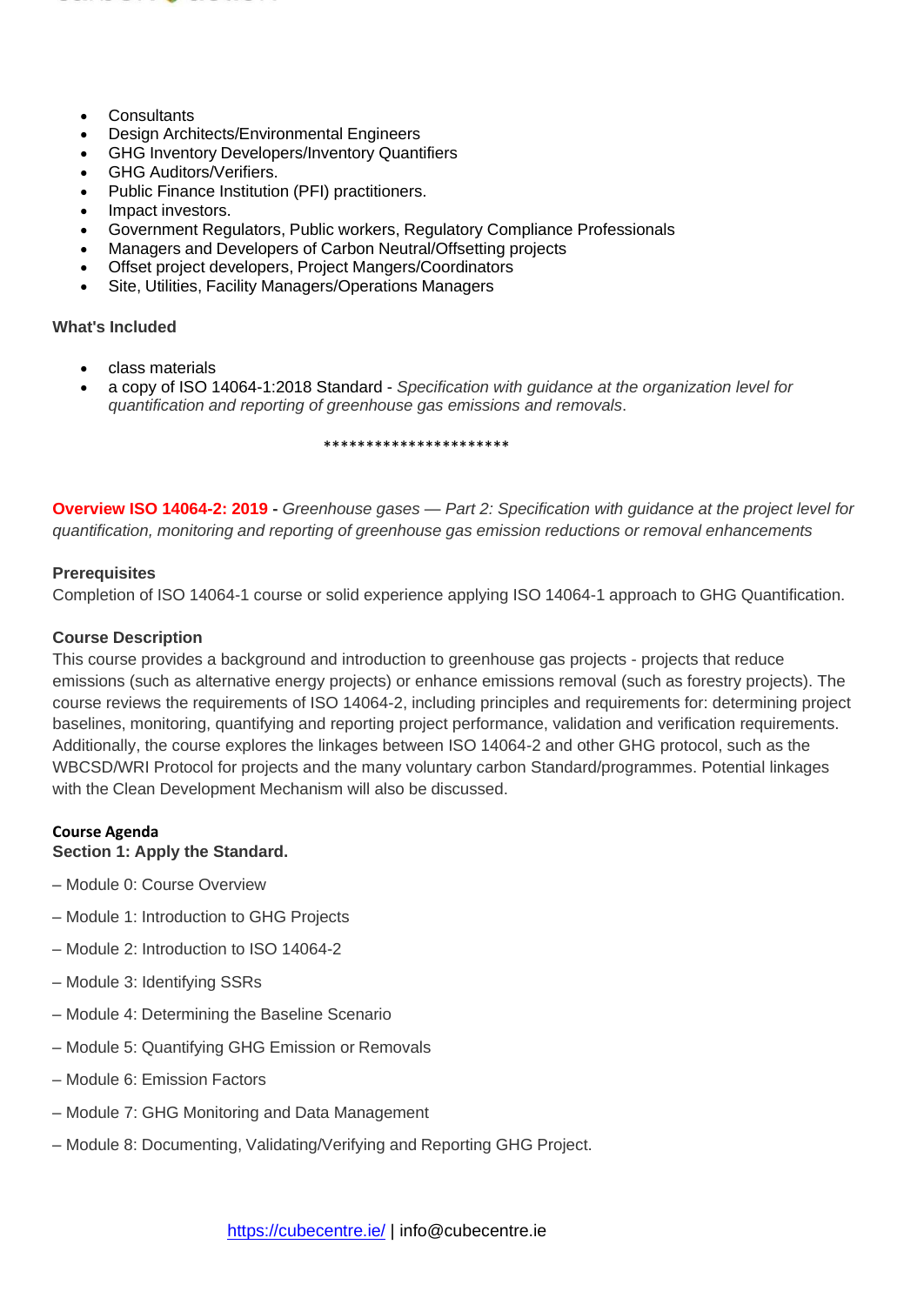

#### **Section 2: Comprehensive Quiz**

- Complete online after the course.
- You earn a Certificate of Course Completion once you complete the 14064-2 : 2019 training.

#### **Objectives**

At the end of this course learners will be able to:

- Apply ISO 14064-2 and GHG project protocol.
- Implement the development of verifiable quantification procedures for GHG projects
- Apply good practice guidance to develop quantification procedures according to ISO 14064-2
- Recognize the inherent flexibility of ISO 14064-2 to make informed decisions for GHG Project accounting
- Summarize importance of an appropriate and credible baseline scenario selection
- Show how to select, establish, apply, justify, explain and document procedures, criteria and tools which conform to ISO 14064-2.

#### **Who should attend?**

- Accountants & Financial Professional in GHG
- **Auditors**
- **Consultants**
- Design Architects/Environmental Engineers.
- Public Finance Institution (PFI) practitioners.
- Impact investors.
- GHG Inventory Developers/Inventory Quantifiers
- GHG Auditors/Verifiers
- Government Regulators, Public workers, Regulatory Compliance Professionals
- Managers and Developers of Carbon Neutral/Offsetting projects
- Offset project developers, Project Mangers/Coordinators
- Site, Utilities, Facility Managers/Operations Managers.
- Designated Operational Entities (UN CDM)
- GRI practitioners.
- Persons working in Upstream Emission Reductions.
- Those involved in the EU Fuel Quality Directive implementation.
- Oil and Gas executives.

#### **What's Included**

- class materials
- a copy of ISO 14064-2:2019 Greenhouse gases Part 2: Specification with guidance at the project level for quantification, monitoring and reporting of greenhouse gas emission reductions or removal enhancements.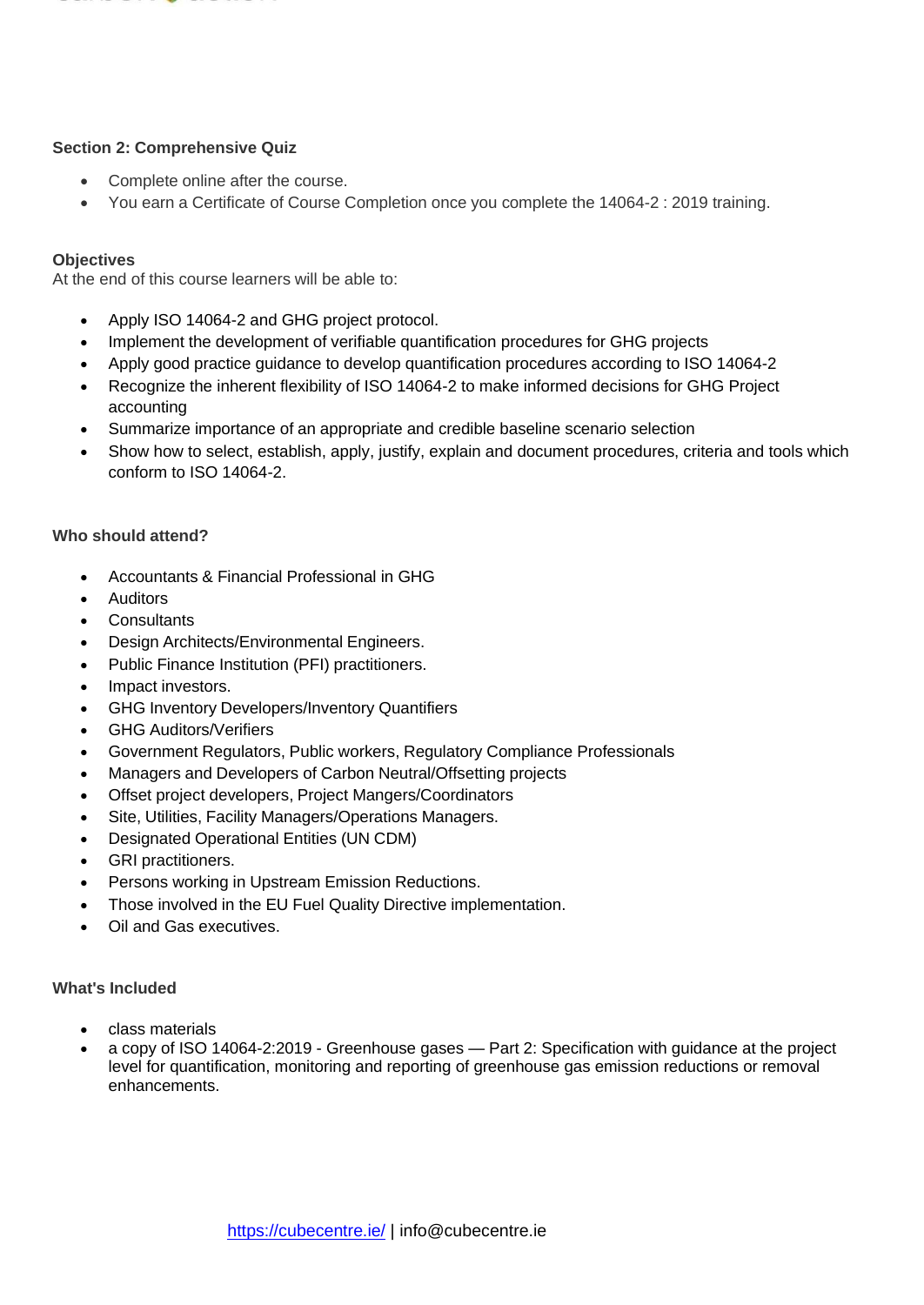

**Overview ISO 14064-3:2019** *Specification with guidance for the verification and validation of greenhouse gas statements*

#### **Prerequisites**

ISO 14604-1 and ISO 14064-2 requirements are not covered in this course but are referred to in order to understand and apply ISO 14064-3 requirements. To be fully engaged, you must have a strong knowledge of ISO 14064-1 and ISO 14064-2 before attending this course.

#### **Course Description**

This Standard specifies GHG Validation and Verification principles together with specific requirements and provides guidance for verifying and validating greenhouse gas (GHG) statements. It is applicable to organization, project and product GHG statements. The course provides specific examples of how the validation and verification approaches are applied to GHG inventories, project and carbon footprints of products that conform with ISO 14064-1 and 14064-2 and ISO 14067 Standards. The ISO 14064 family of standards is GHG programme neutral. If a GHG programme is applicable, requirements of that GHG programme are additional to the requirements of the ISO 14064 family of standards.

#### **Course Agenda**

Module 1: Overview of ISO 14064-3: 2019

Module 2: Review ISO 14064 -1 and ISO 14064-2 and other standards.

Module 3: Introduction to Validation/Verification.

Module 4: Principles of Validation/Verification.

Module 5: Requirements applicable to Validation/Verification.

Module 6: Verification Planning.

Module 7: Execution and Completion of Verification Activities

Module 8: Validation

Module 9: Independent Review and Issuance of a Validation or Verification Opinion.

#### **Objectives**

This course will allow participants to be able to:

- Describe ISO 14064-3 GHG (Greenhouse Gas) Standard as it applies to the verification of GHG Statement and to the validation of a GHG Project Statement, PDD, RPD or other GHG Project Assertion.
- Identify specific examples of how the verification approach is applied to GHG inventories, project and carbon footprints of products that conform with ISO 14064-1 and 14064-2 and ISO 14067 Standards
- Describe high level requirements of ISO 14064-1 and ISO 14064-2.
- Define verification/validation
- Explain how to establish and assign roles and responsibilities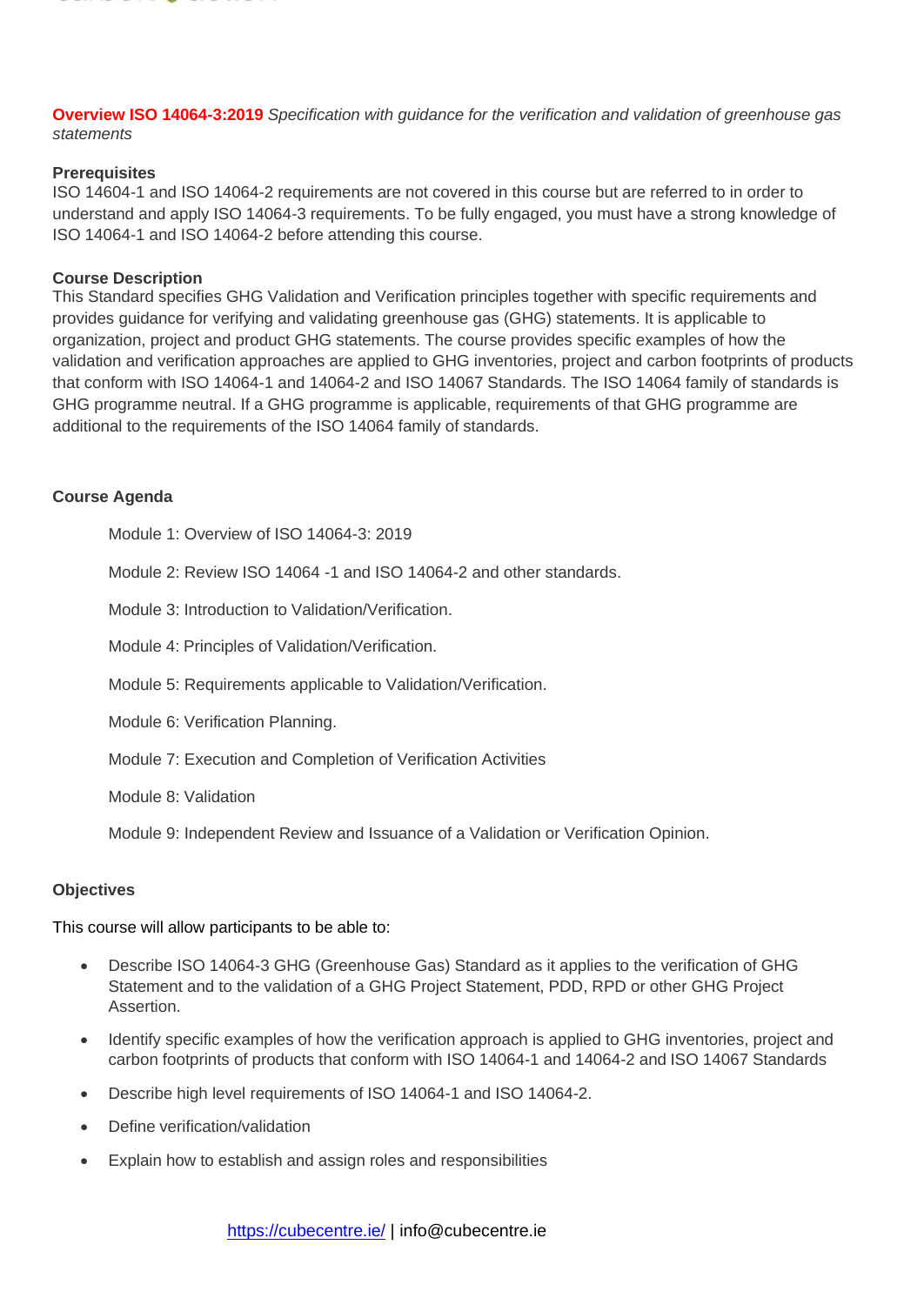

- Know how verification fits in the inventory and verification/validation in project cycles
- Distinguish between validation and verification
- Identify verification/validation principles
- Explain how the five verification/validation principles are applied to a project or GHG Inventory.
- Describe verification/validation processes.
- Describe Verification Plan / Validation Plan / Evidence gathering plan.
- Describe the various levels of assurance in GHG Validation and Verification assignments.
- Identify and mitigate Validation and Verification Risks
	- o Inherent Risk
	- o Control Risk
	- o Detection Risk
- How to construct the Validation/Verification Statement
	- $\circ$  Unmodified opinion Clause 7.3.2.2
	- o Modified opinion Clause 7.3.2.3
	- o Adverse opinion Clause 7.3.2.4
	- o Disclaiming the issuance of an opinion

# **Who should attend?**

- Accountants & Financial Professional in GHG
- **Auditors**
- **Consultants**
- GHG Inventory Developers/Inventory Quantifiers
- GHG Auditors/Verifiers
- Government Regulators, Public workers, Regulatory Compliance Professionals.
- Public Finance Institution (PFI) practitioners.
- Impact investors.
- Offset project developers, Project Mangers/Coordinators
- Designated Operational Entities (UN CDM)
- GRI practitioners.
- Persons working in Upstream Emission Reductions.
- Those involved in the EU Fuel Quality Directive implementation.
- Oil and Gas executives.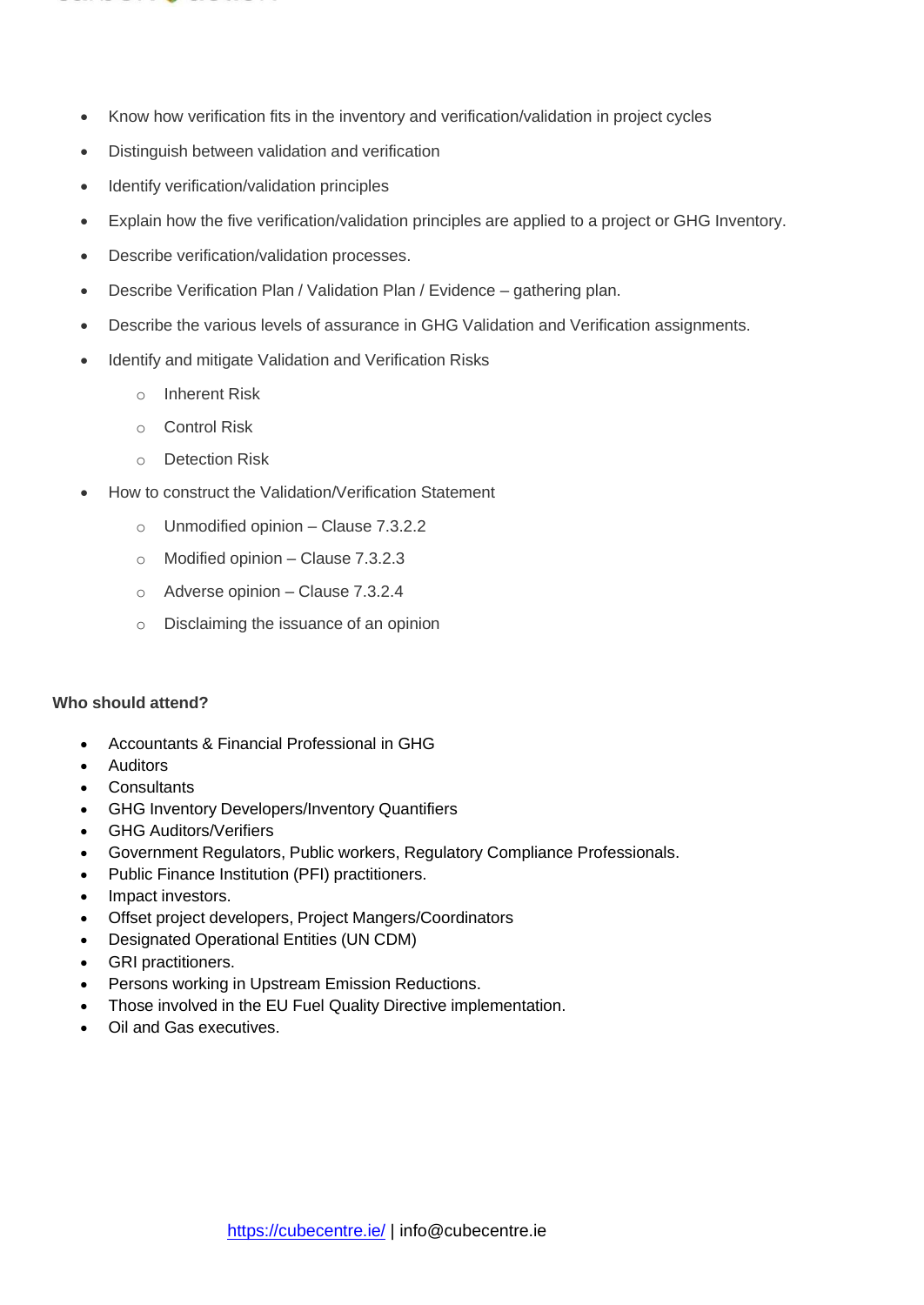

# **Participant materials provided.**

- 1) A copy of ISO 14064-3:2019 Greenhouse gases -- Part 3: *Specification with guidance for the verification and validation of greenhouse gas statements*
- 2) Participant Guide or Course Manual
- 3) Case Study Part 1 An Anaerobic Digester (AD) Case Study
- 4) Case Study Part 2 Project Validation Report for the Anaerobic Digester.
- 5) Case Study Part 3 First Operational Year Greenhouse Gas Report for the Anaerobic Digester
- 6) CSA Case Study Corporate Greenhouse Gas Inventory for Global Operations
- 7) Ecometrica Verification Report for a Corporate Greenhouse Gas Inventory for Global Operations.
- 8) Activity Answer Key (available after session 4